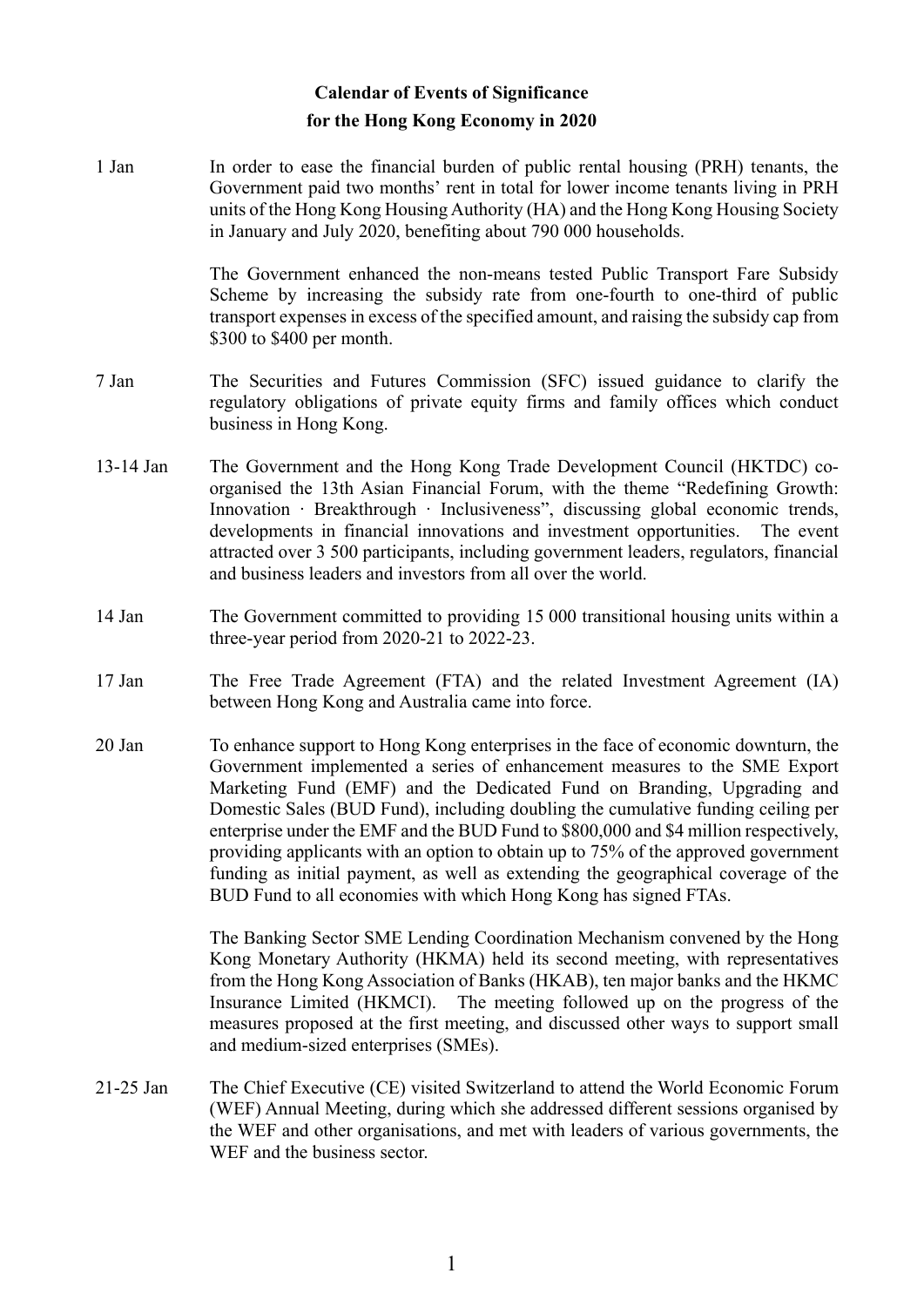- 23 Jan Hong Kong and Mexico signed an Investment Promotion and Protection Agreement (IPPA). The agreement would enhance investors' confidence, expand investment flows, and further strengthen the economic and trade ties between the two places.
- 25 Jan CE activated the Emergency Response Level, the highest level, under the Preparedness and Response Plan for Novel Infectious Disease of Public Health Significance, and ever since chaired the inter-departmental Steering Committee cum Command Centre to formulate and implement strategies and measures against the COVID-19 epidemic.
- 3 Feb The Government released the advance estimates on Gross Domestic Product (GDP) figures for the fourth quarter of 2019 and the whole year of 2019. Real GDP decreased by 2.9% in the fourth quarter of 2019 from a year earlier, as the local social incidents with violence weighed heavily on economic sentiment as well as consumption- and tourism-related activities. For 2019 as a whole, real GDP decreased by 1.2%.
- 14 Feb MTR Tuen Ma Line Phase 1 was commissioned, extending the Ma On Shan Line (MOSL) to three new stations, namely Hin Keng Station, Diamond Hill Station Extension and Kai Tak Station, providing passengers of the East Rail Line (EAL) and MOSL another alternative to access the urban districts and helping to relieve the most congested section of EAL between Tai Wai and Kowloon Tong.
- 17 Feb The People's Bank of China (PBoC) issued in Hong Kong a total of RMB30 billion RMB bills with tenors of three months and one year.
- 21 Feb The Finance Committee of the Legislative Council approved a commitment of \$30 billion to set up the Anti-epidemic Fund (AEF) to enhance Hong Kong's capability in combatting the pandemic and to provide assistance or relief to enterprises and individuals hard hit by the pandemic or affected by anti-epidemic measures. Together with the subsequent injections into the AEF approved by the Finance Committee of the Legislative Council in April, September and December respectively, as well as the implementation of the relief measures announced in the 2020-21 Budget, the Government's commitment amounted to over \$300 billion.

Airport Authority Hong Kong (AAHK) introduced relief measures in view of the impact brought about by COVID-19 to businesses operating at the airport. The measures included rental concessions, reduction or waiver of fees for airport retail and catering outlets, airlines, ground handling agents, ramp handling services companies and aviation support service companies, etc..

To prevent the risk of cross-infection during the sales process, the Insurance Authority introduced a set of Temporary Facilitative Measures which allowed non-face-to-face distribution of selected protection type insurance products.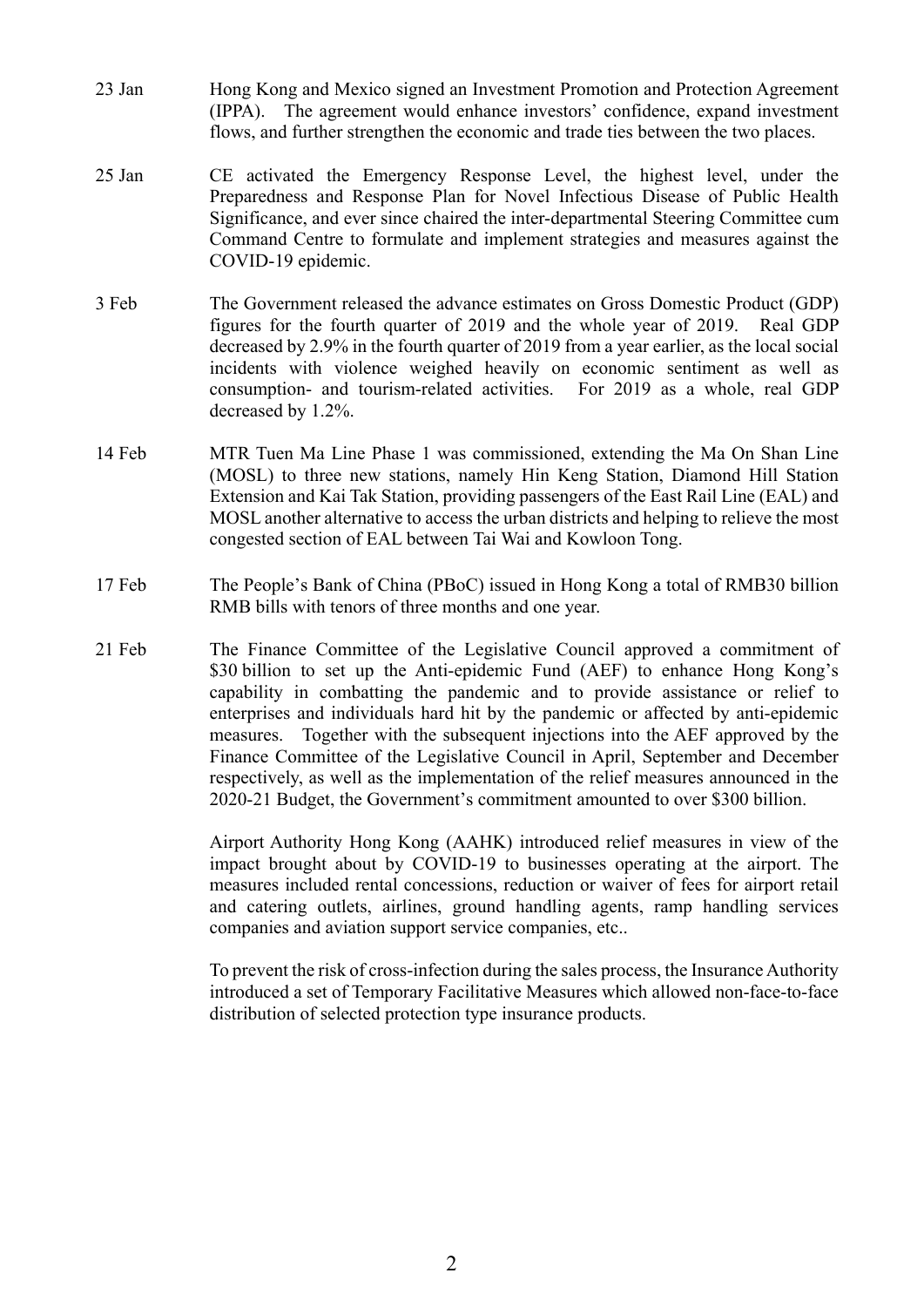| 26 Feb | The Financial Secretary (FS) delivered the 2020-21 Budget. The Budget was<br>prepared with the focus on "supporting enterprises, safeguarding jobs, stimulating the<br>economy, relieving people's burden". A massive package of counter-cyclical<br>measures involving over \$120 billion was announced in the Budget.                                                                                                                                                                           |
|--------|---------------------------------------------------------------------------------------------------------------------------------------------------------------------------------------------------------------------------------------------------------------------------------------------------------------------------------------------------------------------------------------------------------------------------------------------------------------------------------------------------|
|        | The 2019 Economic Background and 2020 Prospects was published along with the<br>2020-21 Budget. Hong Kong's real GDP growth in 2020 was forecast to range from<br>-1.5 to 0.5%. The headline and underlying inflation rates were forecast to be 1.7%<br>and 2.5% respectively.                                                                                                                                                                                                                    |
|        | The HKMC Annuity Limited announced the lowering of the minimum eligible age<br>for the HKMC Annuity Plan from 65 to 60 with immediate effect.                                                                                                                                                                                                                                                                                                                                                     |
| 27 Feb | The Government announced the 2020-21 Land Sale Programme (LSP).<br>The LSP<br>included 15 residential sites (capable of providing about 7.530 flats) and six<br>commercial/hotel sites including New Central Harbourfront Site 3 and Caroline Hill<br>Road Site.                                                                                                                                                                                                                                  |
| 28 Feb | The Finance Committee of the Legislative Council approved the 2019-20 Civil<br>Service Pay Adjustment. The adjustment rates ranged from 4.75% to 5.26%, and<br>took retrospective effect from 1 April 2019.                                                                                                                                                                                                                                                                                       |
| 2 Mar  | In line with the Government's relief measures announced on 26 February, the HA<br>approved the extension of rent concession measures for its eligible retail and factory<br>tenants.                                                                                                                                                                                                                                                                                                              |
| 6 Mar  | The IPPA between Hong Kong and the United Arab Emirates came into force.                                                                                                                                                                                                                                                                                                                                                                                                                          |
| 16 Mar | The Monetary Authority announced the reduction of countercyclical capital buffer<br>for Hong Kong from 2.0% to 1.0% with immediate effect to allow banks to be more<br>supportive to the domestic economy.                                                                                                                                                                                                                                                                                        |
| 17 Mar | Hong Kong was ranked second in the Heritage Foundation's 2020 Index of Economic<br>Freedom.                                                                                                                                                                                                                                                                                                                                                                                                       |
| 23 Mar | AAHK launched a new round of \$1 billion relief package for the airport community<br>in view of the continuing impact brought about by the COVID-19 pandemic.<br>Measures included reduction of passenger aircraft-related fees, ramp handling,<br>maintenance and airside vehicle-related fees, as well as reduction of rental of offices<br>and lounges in the terminal and franchise fees for aviation support services such as<br>aircraft catering, into-plane fuelling and maintenance, etc |
| 30 Mar | The PBoC issued in Hong Kong a total of RMB10 billion RMB bills with a tenor of<br>six months.                                                                                                                                                                                                                                                                                                                                                                                                    |
| 1 Apr  | Commercial 5G services were launched in Hong Kong, bringing more innovative<br>communications services and applications to consumers.                                                                                                                                                                                                                                                                                                                                                             |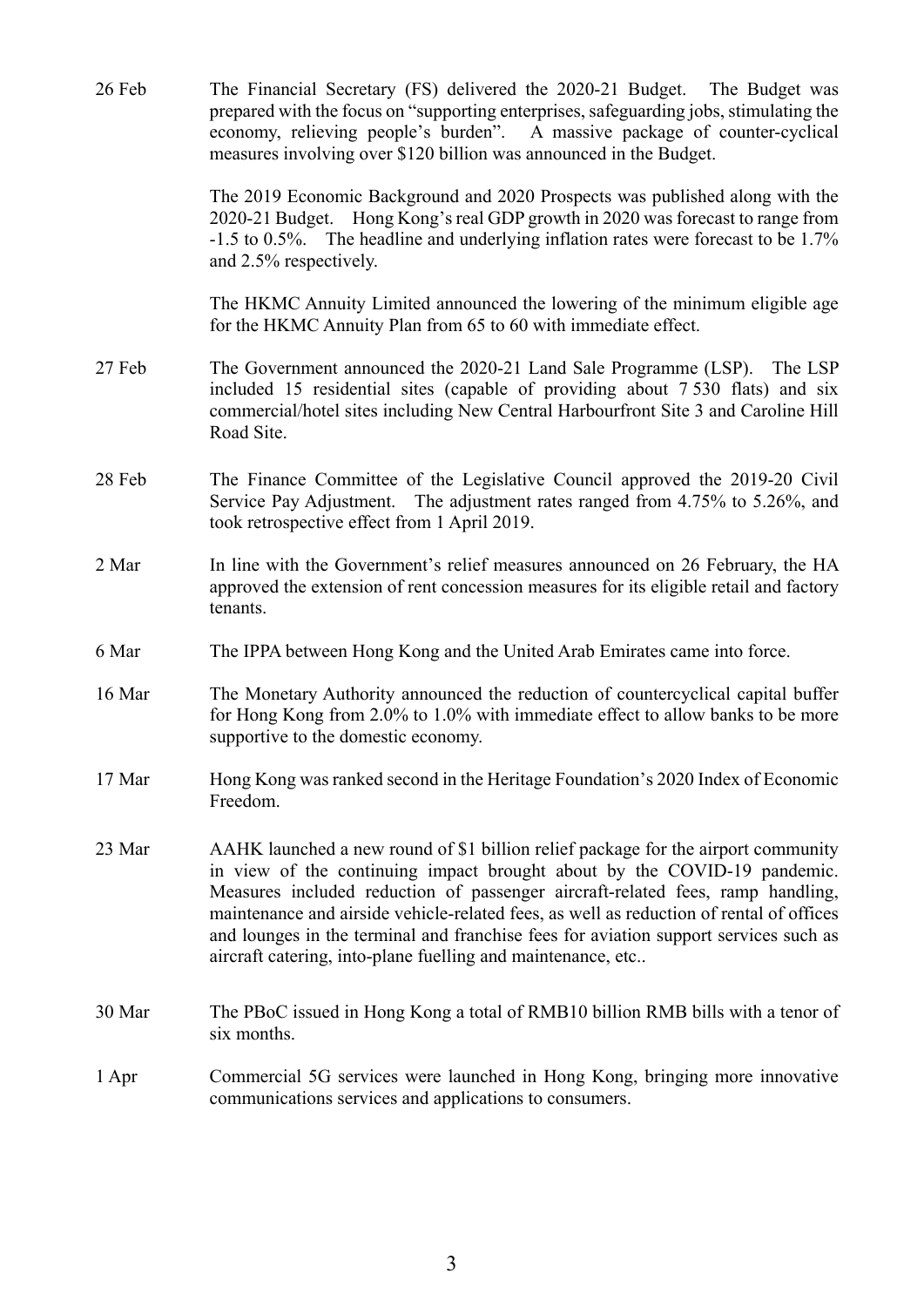- 8 Apr AAHK launched a new round of relief package worth up to \$2 billion to further support airlines and aviation support services operators. AAHK offered to purchase around 500 000 air tickets in advance from the home-based carriers and provided an option for aviation support services operators at the Hong Kong International Airport (HKIA) to sell their ground services equipment to AAHK, and enjoy a rent free period for using the equipment after the sales.
- 9 Apr The HKMA announced a plan to reduce the issuance size of Exchange Fund Bills by \$20 billion in order to increase the overall Hong Kong dollar liquidity in the interbank market. The additional liquidity helped ensure continued smooth operation of the Hong Kong dollar interbank market amid a volatile global macro environment brought about by COVID-19.
- 17 Apr The HKMA, along with the Banking Sector SME Lending Coordination Mechanism, announced the launch of a Pre-approved Principal Payment Holiday Scheme for eligible corporate customers, with a view to alleviating their cash-flow pressure.
- 20 Apr The HKMCI launched the Special 100% Guarantee Product under the SME Financing Guarantee Scheme (SFGS) to provide low interest loans that were 100% guaranteed by the Government to help ease cash flow problem of enterprises hard hit by the COVID-19 pandemic. Following the approval by the Finance Committee of the Legislative Council, the total guarantee commitment was increased to \$50 billion. The maximum loan amount per enterprise was increased to \$4 million and the principal moratorium arrangement was extended to 12 months.
- 22 Apr The HKMA announced the introduction of a temporary US Dollar Liquidity Facility to make available US dollar liquidity assistance for licensed banks and to help alleviate tightness in the global US dollar interbank money markets. A total of US\$10 billion was available under the Facility until 30 September 2020. The HKMA later extended the Facility to 31 March 2021 and subsequently to 30 September 2021.
- 24 Apr The Banking (Capital) (Amendment) Rules 2020 were gazetted to implement the latest international standards on banking regulation promulgated by the Basel Committee on Banking Supervision.

The HA announced that the mortgage principal moratorium plan (moratorium plan) was applicable to Subsidised Sale Flats Scheme. Repayment of the principal may be deferred for a maximum period of 12 months (the moratorium period) and the repayment period of the mortgage loan may be extended correspondingly by a maximum of 12 months. Commencement of the moratorium period should not be later than 31 December 2020.

- 29 Apr As the impacts of the pandemic turned out to be more severe and protracted than earlier expected, FS announced that the forecast real GDP growth for 2020 was revised downwards to -4% to -7%.
- 4 May The Government released the advance estimates on GDP figures for the first quarter of 2020. Real GDP contracted sharply by 8.9% from a year earlier, as the spread of COVID-19 seriously disrupted a wide range of local economic activities and supply chains in the region.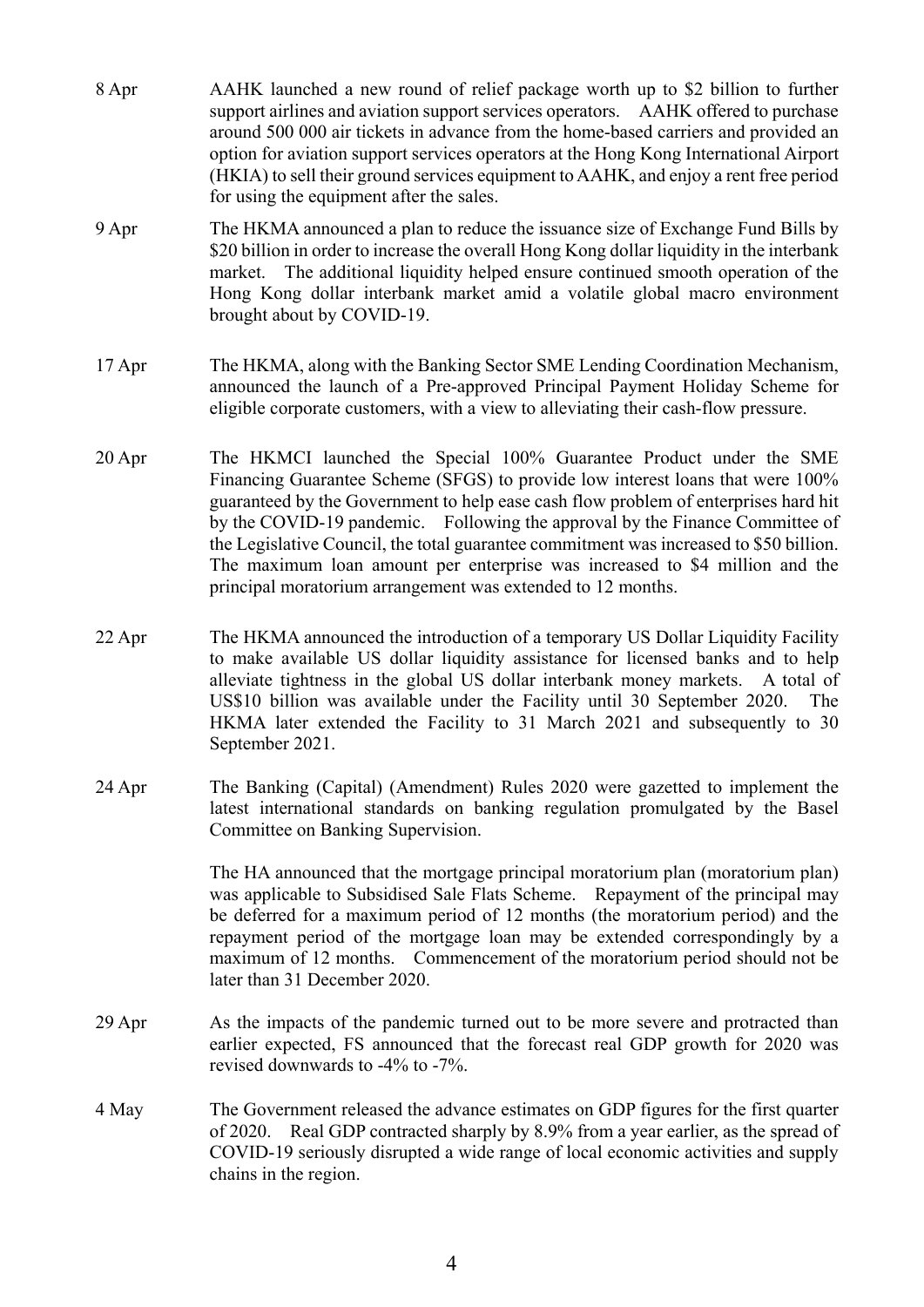- 5 May The Green and Sustainable Finance Cross-Agency Steering Group, as chaired by the HKMA and the SFC and comprising members from the Environment Bureau, the Financial Services and the Treasury Bureau, the Hong Kong Exchanges and Clearing Limited (HKEX), the Insurance Authority and the Mandatory Provident Fund Schemes Authority (MPFA), was established to accelerate the growth of green and sustainable finance in Hong Kong. 6 May In line with the Government's new series of measures announced on 8 April to help businesses and individuals, the HA approved further extension of rent concession measures for its eligible non-domestic tenants for six months from 1 April to 30 September 2020. 7 May The Fixed-rate Mortgage Pilot Scheme, introduced by the Hong Kong Mortgage Corporation Limited with a view to providing an alternative financing option to homebuyers for mitigating their risks arising from interest rate volatility, started receiving applications. 11 May The Insurance Authority signed a Memorandum of Understanding (MoU) with the Chengdu Municipal Financial Regulatory Bureau to strengthen bilateral collaboration in areas such as enhancing risk management for Belt and Road projects, developing Insurtech, and nurturing and exchanging insurance talent. 12 May The FTA and IA between Hong Kong and the Association of Southeast Asian Nations (ASEAN) came into force for the Philippines. 14 May The PBoC, the China Banking and Insurance Regulatory Commission, the China Securities Regulatory Commission and the State Administration of Foreign Exchange jointly promulgated the "Opinion on Providing Financial Support for the Development of the Guangdong-Hong Kong-Macao Greater Bay Area", which set out concrete measures for the development of finance in the Greater Bay Area. 15 May The Government released the revised GDP figures for the first quarter of 2020. Real GDP contracted sharply by 8.9% from a year earlier. Total exports of goods were weighed by the serious disruptions to economic activities in the Mainland and the regional supply chains amid the spread of COVID-19. Domestic demand also weakened markedly, as the epidemic and resulting social distancing measures seriously disrupted consumption-related activities and dampened economic sentiment. In the May review of the economic forecast for 2020, the forecast rates of underlying and headline consumer price inflation were revised downwards to 2.2% and 1.4% respectively, further to the downward revision of real GDP growth forecast for 2020 to -4% to -7% as announced by FS on 29 April. 18 May The PBoC issued in Hong Kong a total of RMB30 billion RMB bills with tenors of three months and one year. 29 May The HKMCI introduced enhancement measures to the 80% and 90% Guarantee
	- Products under the SFGS, including raising the maximum loan amounts and extending the eligibility to listed companies in Hong Kong for 12 months. In addition, both existing guaranteed loans and new applications would be eligible for an interest subsidy for a maximum period of 12 months.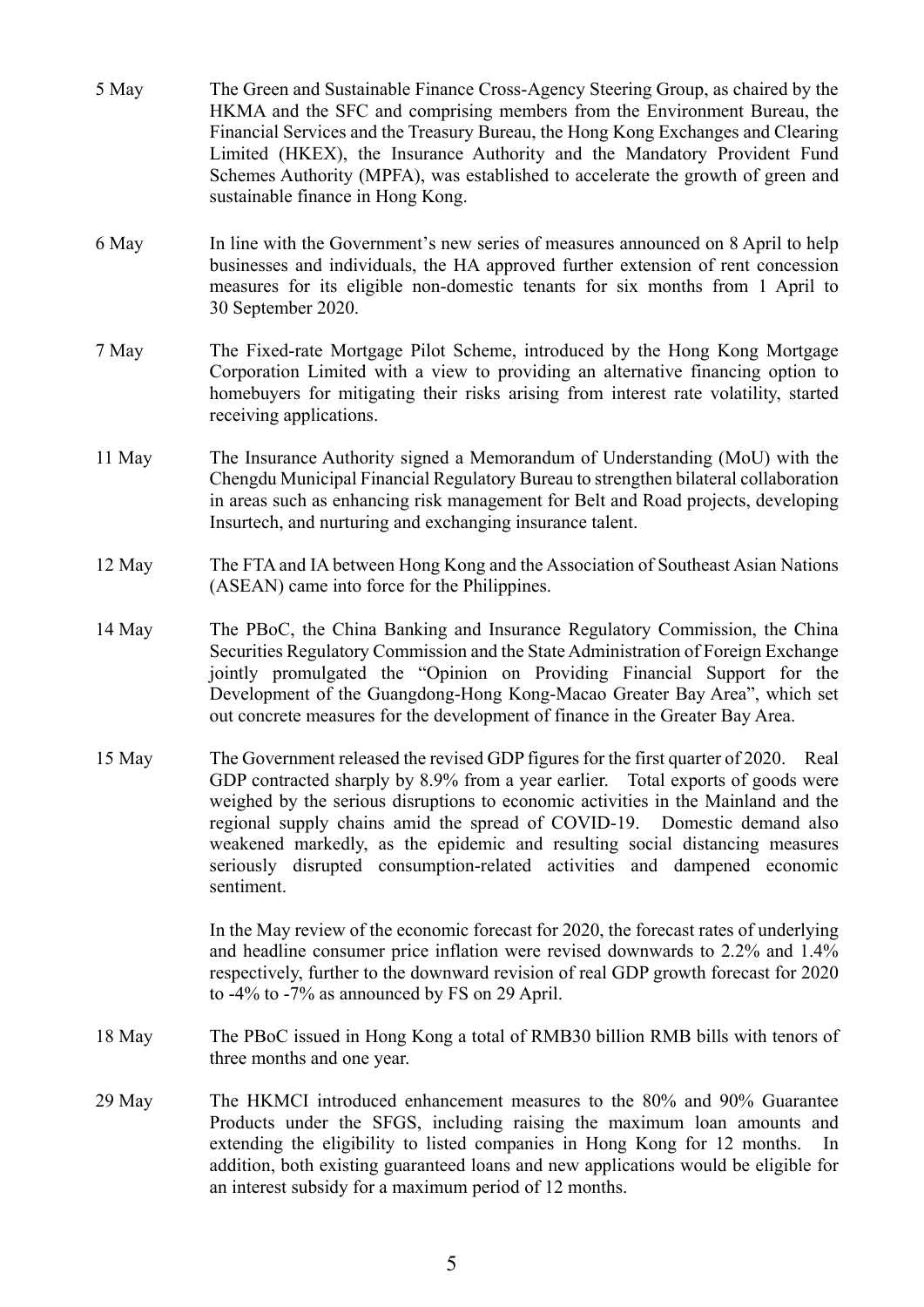- 1 Jun The Agreement amending the Agreement on Trade in Services of the Mainland and Hong Kong Closer Economic Partnership Arrangement was implemented, making it easier for Hong Kong service suppliers and Hong Kong professionals to develop business in the Mainland.
- 2 Jun The Chief Executive-in-Council decided that the pay for civil servants in the upper, middle and lower salary bands and the directorate for 2020-21 should be frozen with retrospective effect from 1 April 2020.
- 4 Jun The HKMA and the banking industry co-launched the Banking Talent Programme to nurture young talents for the industry, and provide participants with an opportunity to better prepare for future careers in the banking sector. The Programme targeted fresh graduates from local universities who would be offered six-month work opportunities and industry-specific training.
- 9 Jun FS announced the Government's investment in Cathay Pacific Airways Limited through the Land Fund to uphold Hong Kong's status as an international aviation hub, and at the same time generate a return for the Government.

The SFC's Chief Executive Officer was re-appointed for a third term as Chair of the Board of the International Organization of Securities Commissions.

- 10 Jun The Legislative Council passed the Trade Marks (Amendment) Bill 2019 to provide a legal basis for the application of the Protocol Relating to the Madrid Agreement Concerning the International Registration of Marks to Hong Kong, thereby enhancing the local intellectual property (IP) regime and promoting the development of Hong Kong as an IP trading hub in the Asia-Pacific region.
- 16 Jun The Commerce and Economic Development Bureau, in conjunction with the local Innovation and Technology (I&T) sector and the HKTDC, launched the I&T Inventions Experience Sharing and Business Promotion Platform to share with overseas governments and stakeholders Hong Kong's research and application of I&T products, relevant experience and related professional services in combating COVID-19 and addressing livelihood needs.

Hong Kong was ranked fifth globally in the International Institute for Management Development's World Competitiveness Yearbook 2020.

21 Jun The Cash Payout Scheme started to accept registration. FS announced in the 2020- 21 Budget the implementation of the Scheme to disburse \$10,000 to each Hong Kong permanent resident aged 18 or above, benefiting about 7 million eligible persons.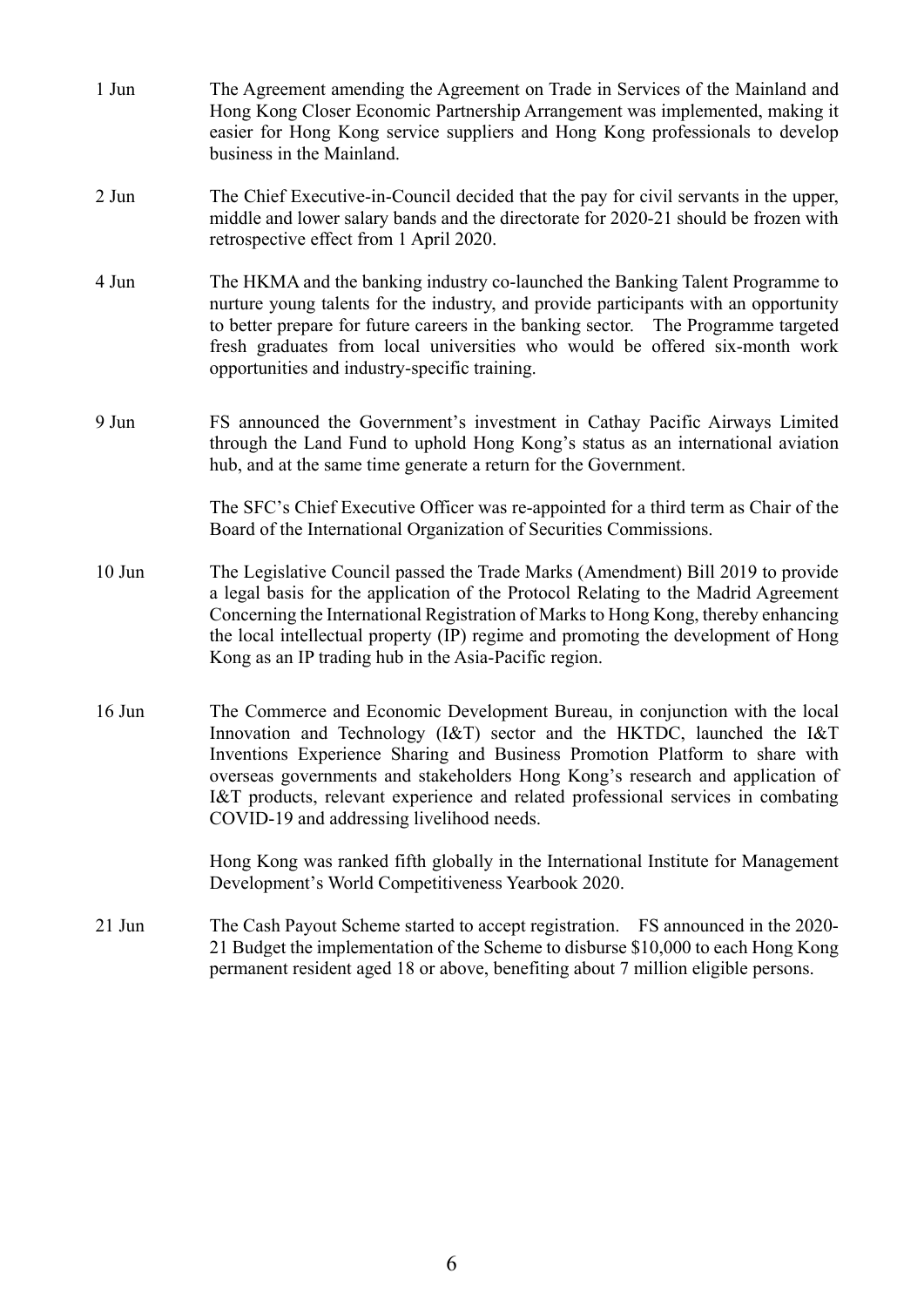23 Jun CE spoke at an online session of the China Development Forum.

The China Banking and Insurance Regulatory Commission announced an extension of the preferential treatment accorded to Hong Kong under the "China Risk Oriented Solvency System" for another year to 30 June 2021, allowing Mainland insurers who cede businesses to qualified Hong Kong professional reinsurers to enjoy lower capital requirements.

AAHK signed five-year \$35 billion loan facilities with 21 local and international banks. The facilities comprised a term loan tranche of \$17.5 billion and a revolving credit facility tranche of the same amount. The facilities would be used to fund capital expenditure of AAHK including the HKIA's Three-runway System Project and for general corporate purposes.

- 26 Jun The Occupational Retirement Schemes (Amendment) Ordinance 2020 came into operation, providing the Registrar of Occupational Retirement Schemes (i.e. the MPFA) with enhanced powers to ensure schemes regulated under the Occupational Retirement Schemes Ordinance (ORSO) are genuinely employment-based retirement schemes and improving the governance of ORSO schemes.
- 29 Jun The PBoC, the HKMA and the Monetary Authority of Macao made a joint announcement on the decision to implement the two-way cross-boundary wealth management connect pilot scheme in the Guangdong-Hong Kong-Macao Greater Bay Area, under which residents in Hong Kong, Macao and nine cities in Guangdong Province could carry out cross-boundary investment in wealth management products distributed by banks in the area.

The PBoC issued in Hong Kong a total of RMB10 billion RMB bills with a tenor of six months.

30 Jun The Law of the People's Republic of China on Safeguarding National Security in the Hong Kong Special Administrative Region was gazetted for promulgation and took effect.

The HKMA published the White Paper on Green and Sustainable Banking.

- 4 Jul The FTA and IA between Hong Kong and ASEAN came into force for Indonesia.
- 6 10 Jul The StartmeupHK Festival hosted 471 speakers from 97 countries and territories, attracting over 181 700 attendees and featuring 199 exhibitors. The week-long virtual programme embodied an underlying theme - innovation and problem solving as the driving force for startups, in each of the vertical events and activities.
- 10 Jul The first pilot transitional housing project by way of "Modular Integrated Construction" at Nam Cheong Street was completed, providing nearly 90 transitional housing units.
- 14 Jul The 15th Annual Meeting of the Asian Forum of Insurance Regulators took place via videoconference. Mr Clement Cheung, Chief Executive Officer of the Insurance Authority, was re-elected as Chairman for a second term of two years until 2022.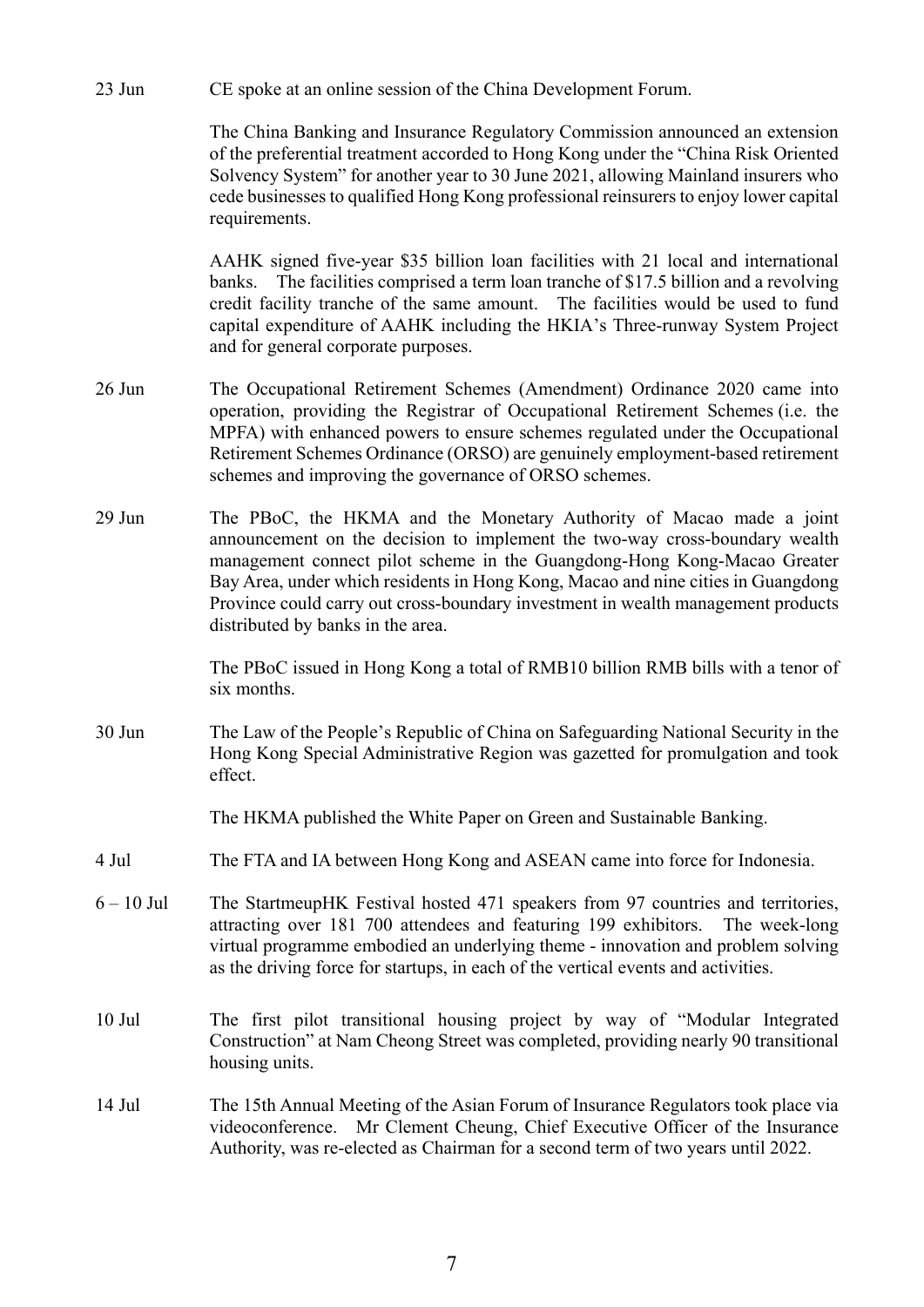| $15$ Jul | The Legislative Council passed the Inland Revenue (Amendment) (Profits Tax<br>Concessions for Insurance-related Businesses) Bill 2019 to provide 50% profits tax<br>concession for all general reinsurance business of direct insurers, selected general<br>insurance business of direct insurers and selected insurance brokerage business.                                                                                                                                                                                    |
|----------|---------------------------------------------------------------------------------------------------------------------------------------------------------------------------------------------------------------------------------------------------------------------------------------------------------------------------------------------------------------------------------------------------------------------------------------------------------------------------------------------------------------------------------|
| $27$ Jul | The Government launched the "Re-industrialisation Funding Scheme" under the<br>Innovation and Technology Fund to promote re-industrialisation in Hong Kong by<br>subsidising manufacturers to set up new smart production lines in Hong Kong.                                                                                                                                                                                                                                                                                   |
|          | The Ministry of Finance (MoF) issued in Hong Kong a total of RMB5 billion RMB<br>Sovereign Bonds of the Central People's Government with tenors of two and five<br>years.                                                                                                                                                                                                                                                                                                                                                       |
| 28 Jul   | FS attended the Annual Meeting of the Asian Infrastructure Investment Bank<br>virtually.                                                                                                                                                                                                                                                                                                                                                                                                                                        |
|          | The HA approved the sales arrangements of recovered Tenants Purchase Scheme<br>flats, with a view to putting up these flats for sale to eligible Green Formers on a trial<br>basis from the next Green Form Subsidised Home Ownership Scheme exercise.                                                                                                                                                                                                                                                                          |
|          | The HA endorsed the outcome of the 2020 rent review of PRH in accordance with<br>the established mechanism and provided a rent waiver of two months' rent in total<br>for PRH tenants in September 2020 and September 2021.                                                                                                                                                                                                                                                                                                     |
| 29 Jul   | The Government released the advance estimates on GDP figures for the second<br>quarter of 2020. Real GDP contracted by 9.0% from a year earlier, as the COVID-<br>19 pandemic continued to severely hit global and local economic activities.<br>Nonetheless, as the epidemic situation was largely under control in Hong Kong in<br>May and June, and the recovery of the Mainland economy helped partly offset the<br>external headwinds, the overall economic situation showed signs of stabilisation<br>during the quarter. |
| 31 Jul   | The net asset value of all mandatory provident fund (MPF) schemes passed the<br>\$1 trillion mark.                                                                                                                                                                                                                                                                                                                                                                                                                              |
| 3 Aug    | The HKMA and the Bank for International Settlements Innovation Hub Centre in<br>Hong Kong launched the <i>TechChallenge – Digitising Trade Finance</i> initiative to<br>highlight the potential for new technologies to enhance trade finance mechanisms.                                                                                                                                                                                                                                                                       |
| 5 Aug    | The HKMA, along with the Banking Sector SME Lending Coordination Mechanism,<br>announced a 90-day repayment deferment for trade facilities under the Pre-approved<br>Principal Payment Holiday Scheme as the COVID-19 epidemic continued to affect<br>the economy.                                                                                                                                                                                                                                                              |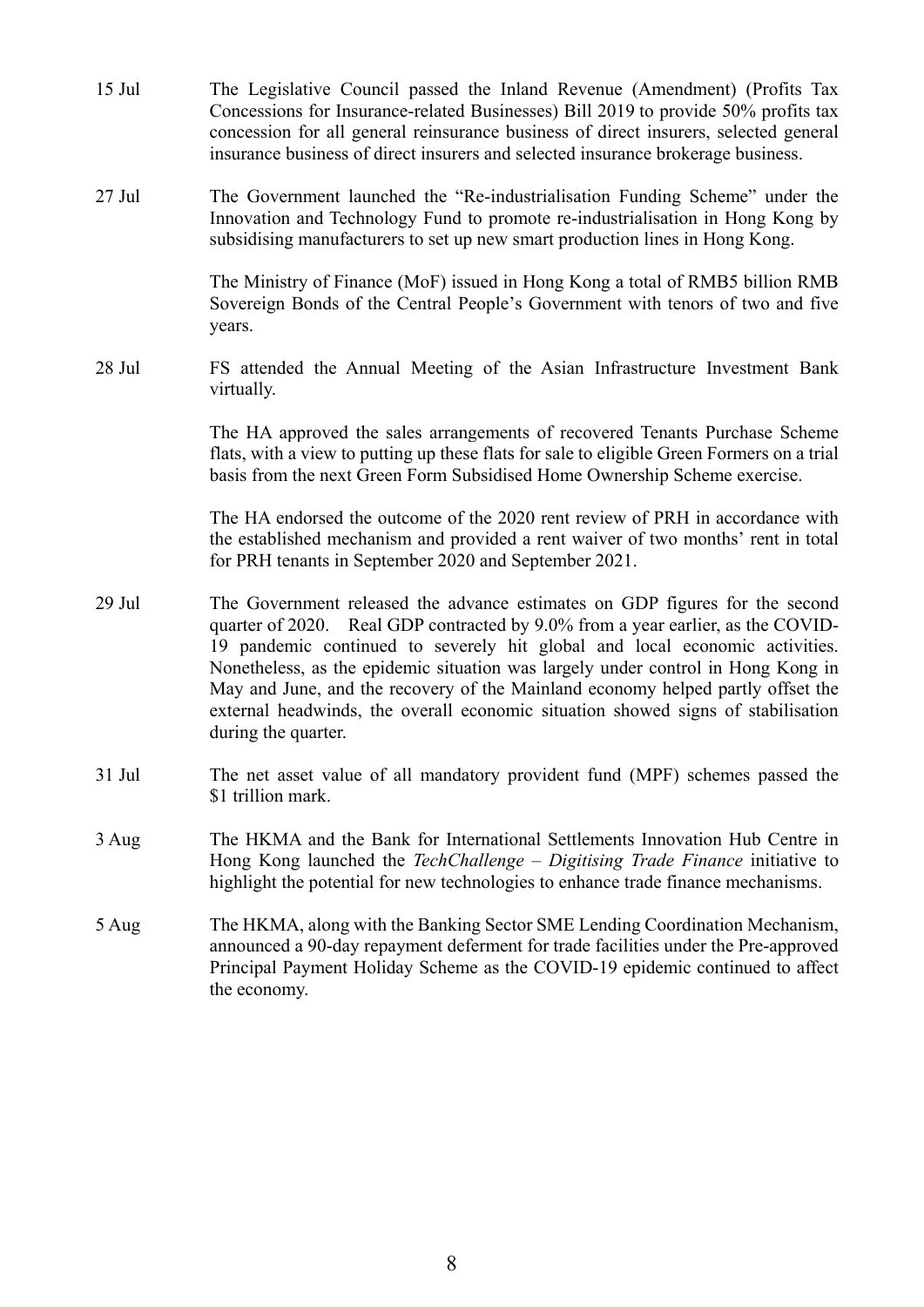14 Aug The Government released the revised GDP figures for the second quarter of 2020. Real GDP fell notably by 9.0% from a year earlier. Local consumption activities were severely disrupted by the COVID-19 pandemic and the resulting social distancing requirements, while outbound tourism came to a halt amid stringent travel restrictions. Nonetheless, exports of goods saw a visibly narrower year-on-year decline, mainly reflecting the swift resumption of production and other economic activities in the Mainland.

> In the August update of the economic forecast for 2020, the forecast real GDP growth was revised downwards to -6% to -8%. The forecast rates of underlying and headline inflation rates for 2020 were revised downwards to 1.8% and 0.8% respectively.

- 17 Aug The PBoC issued in Hong Kong a total of RMB30 billion RMB bills with tenors of three months and one year.
- 20 Aug The HKMA relaxed the countercyclical macroprudential measures for mortgage loans on non-residential properties. The applicable loan-to-value ratio caps for mortgage loans on non-residential properties were adjusted upward by 10 percentage points, from 40% to 50% for general cases, with immediate effect.
- 26 Aug Cargo clearance facilities at Liantang Port/Heung Yuen Wai Boundary Control Point opened, which materialised the "East in East out, West in West out" concept of the cross-boundary freight traffic between Hong Kong and Shenzhen, and facilitated the smooth and efficient operation of cross-boundary logistics.

CE visited the Shenzhen-Hong Kong Innovation and Technology Co-operation Zone in Shenzhen, the youth innovation and entrepreneurship projects of the Hong Kong University of Science and Technology, as well as the Guangdong-Hong Kong-Macao youth innovation and entrepreneur workshop.

The first pilot transitional housing project by way of "alteration and addition" of a non-domestic building (a School) at Lok Sin Tong School was completed, providing over 50 transitional housing units.

28 Aug FS led HKSAR Government officials to attend the third Joint Conference on Advancing Hong Kong's Full Participation in and Contribution to the Belt and Road Initiative. The meeting was held virtually by the HKSAR Government, the National Development and Reform Commission and relevant Mainland ministries.

> Under a scheme which facilitates the cross-listing of exchange-traded funds (ETFs) between Hong Kong and the Mainland, the SFC authorised two ETFs for listing on the Stock Exchange of Hong Kong and the China Securities Regulatory Commission approved two ETFs for listing on the Shenzhen Stock Exchange.

31 Aug The Limited Partnership Fund Ordinance (Cap. 637) came into operation, establishing a limited partnership regime for investment funds (including private equity funds and venture capital funds) to set up and operate in Hong Kong.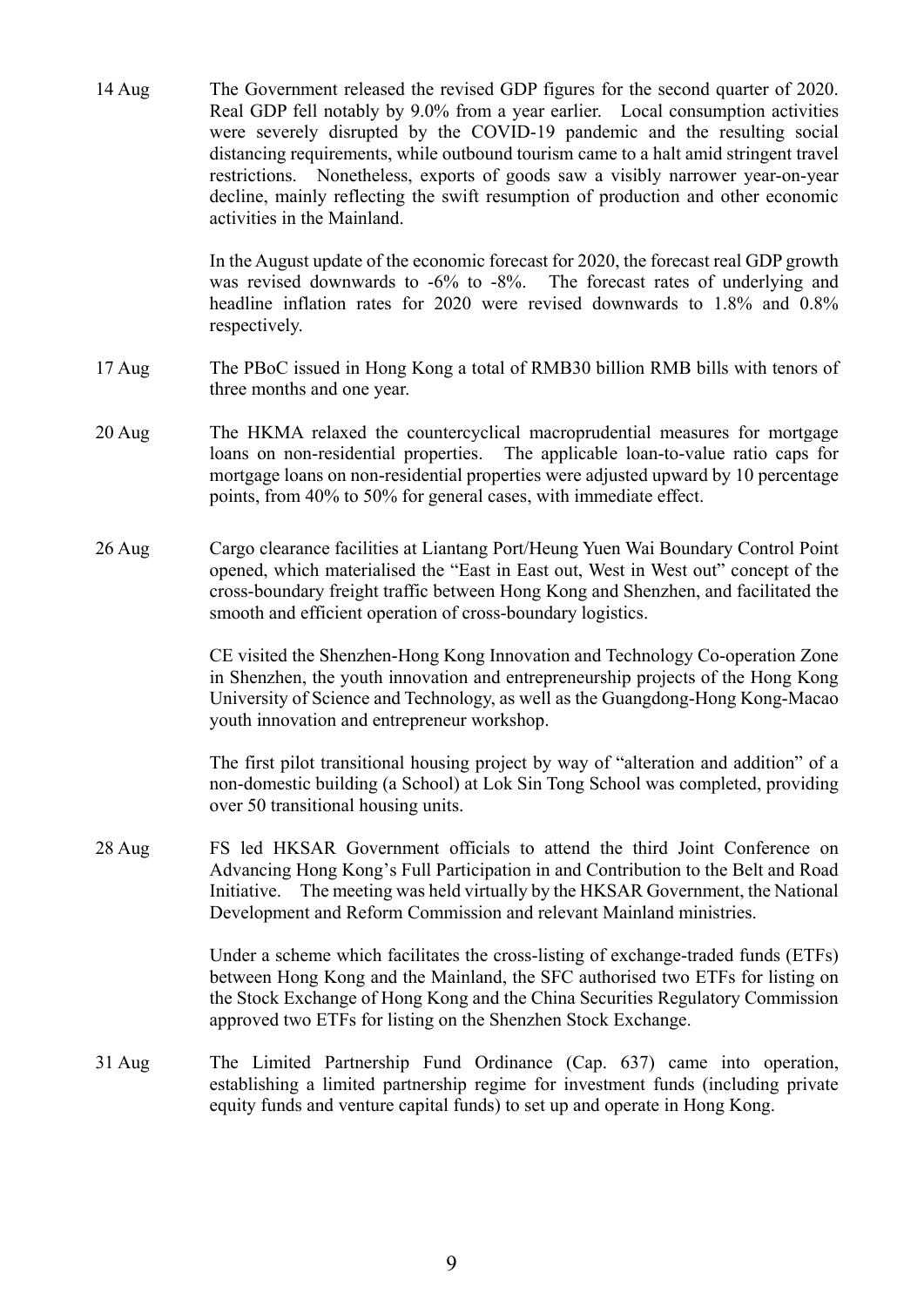2 Sep To alleviate the cash flow pressure of SMEs, the HKMCI announced that the application period for principal moratorium for the 80% and 90% Guarantee Products under the SFGS was extended for six months to 31 March 2021. The maximum duration of principal moratorium was increased from 12 months to 18 months, while the loan guarantee period could also be extended correspondingly.

> The HKMA together with the Banking Sector SME Lending Coordination Mechanism announced that the Pre-approved Principal Payment Holiday Scheme was extended for a further six months to April 2021. All loan principal payments of eligible customers falling due between November 2020 and April 2021 would be deferred by six months except for repayments of trade loans, which would be deferred by 90 days.

10 Sep Hong Kong was once again ranked as the freest economy in the world by the Fraser Institute, retaining the top rank since 1996.

> The HA launched the Sale of Home Ownership Scheme (HOS) Flats 2020 (HOS 2020) and White Form Secondary Market Scheme (WSM) 2020 (WSM 2020). Four new HOS developments were put up for sale under HOS 2020, providing a total of about 7 000 flats. The annual quota for WSM 2020 was raised to 4 500.

18 Sep CE attended the 2020 Pan-Pearl River Delta (PPRD) Regional Co-operation Chief Executive Joint Conference via video conferencing to discuss various matters with the government leaders of other PPRD provinces/regions, including jointly promoting the high-quality development of the PPRD regional co-operation in the post-epidemic era, building a modernised transport network, jointly creating an innovative platform for cross-system collaboration, etc..

> To further alleviate the cash-flow pressure of SMEs, the maximum amount of loan per enterprise under the Special 100% Loan Guarantee of the SFGS was raised from the total amount of employee wages and rents for six months to that for 12 months, or \$5 million, whichever was lower. Meanwhile, the total guarantee commitment was raised to \$70 billion, while the maximum repayment period of the guaranteed loans was also increased to five years.

- 21 Sep In line with the Government's new round of helping measures announced on 15 September, the HA approved extension of rent concession measures for its eligible non-domestic tenants for another six months from 1 October 2020 to 31 March 2021.
- 23 Sep The MoF issued in Hong Kong a total of RMB5 billion RMB sovereign bonds of the Central People's Government with tenors of two and five years.
- 25 Sep FS attended the Asia-Pacific Economic Cooperation Finance Ministers' Meeting 2020, which was held virtually. FS addressed the meeting on Hong Kong's policy response to the pandemic and shared his views on prescriptions for economic recovery in the region.
- 28 Sep The Insurance Authority and the SFC entered into a new MoU to further strengthen co-operation and facilitate the performance of respective regulatory functions.

The PBoC issued in Hong Kong a total of RMB10 billion RMB bills with a tenor of six months.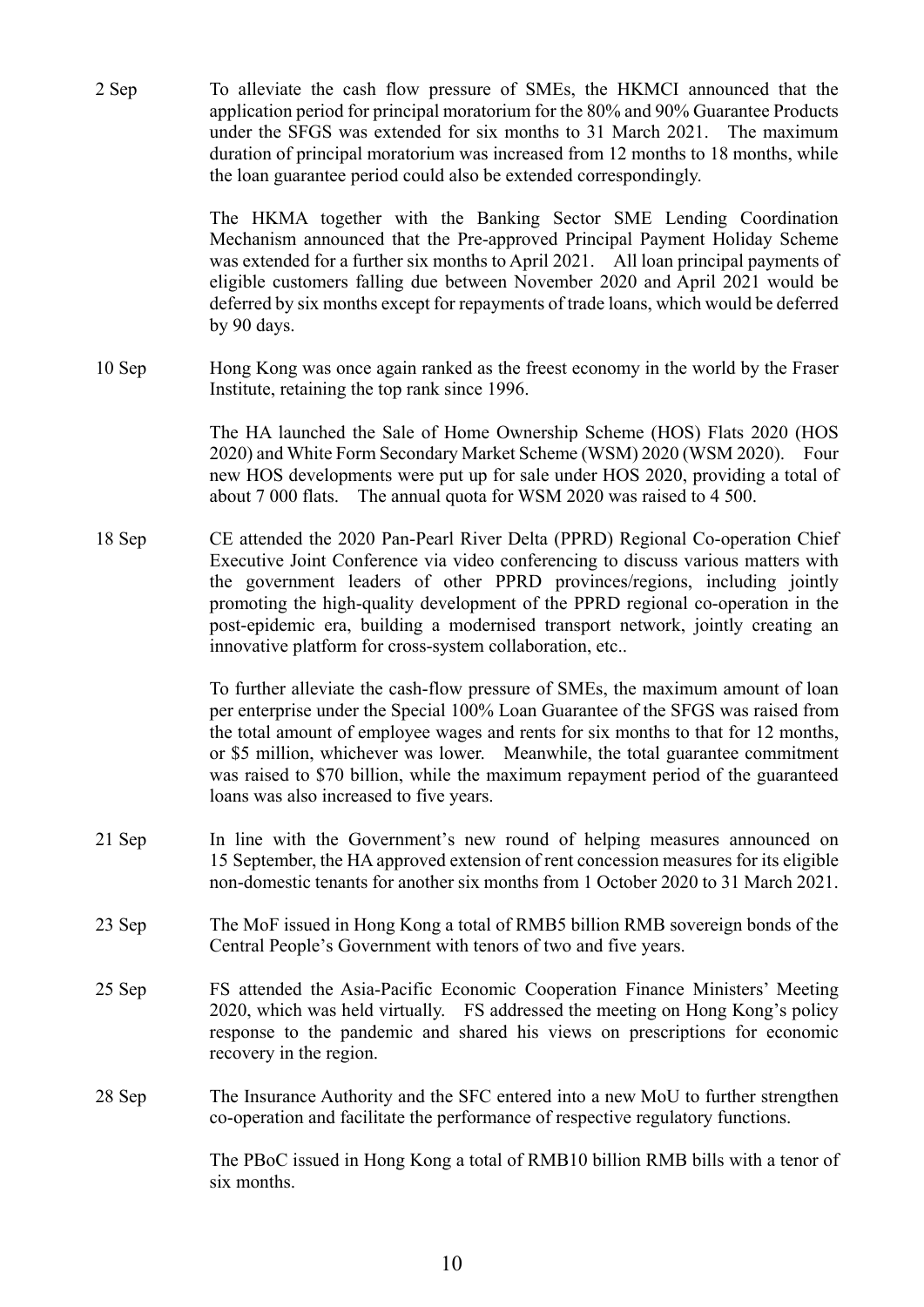- 1 Oct The Companies (Fees) (Amendment) Regulation 2020 came into operation, waiving registration fees for annual returns of companies for two years, and reducing fees payable in relation to incorporation of companies and registration of non-Hong Kong companies through electronic means by 10%.
- 12-14 Oct CE visited Shenzhen to attend the celebration of the 40th anniversary of the establishment of the Shenzhen Special Economic Zone.
- 14 Oct The MoF issued in Hong Kong a total of US\$6 billion US dollar sovereign bonds of the Central People's Government with tenors of three to thirty years.
- 20 Oct The FTA and IA between Hong Kong and ASEAN came into force for Brunei Darussalam.
- 21 Oct The Environmental Protection Department launched a \$2 billion EV-charging at Home Subsidy Scheme to promote installation of electric vehicle charging-enabling infrastructure in car parks of existing private residential buildings which facilitates EV owners to install chargers at their car parks according to their own needs in future. It was expected that about 60 000 parking spaces would be provided with EV charging-enabling infrastructure in about three years under the scheme, encouraging people with needs of driving to switch to EVs.

Cathay Dragon ceased operations on 21 October 2020 and surrendered the licence to the Air Transport Licensing Authority on 11 November 2020.

- 29 Oct The fifth plenary session of the 19th Central Committee of the Community Party of China adopted the Proposals for Formulating the 14th Five-Year Plan for National Economic and Social Development and the Long-Range Objectives through the Year 2035, stating that reform and innovation would be the fundamental driving forces to accelerate the establishment of a new development pattern featuring "dual circulation", which takes the domestic market as the mainstay while enabling domestic and foreign markets to interact positively with each other. Leveraging the advantage under "One country, Two systems", Hong Kong would better integrate into the overall development of our country, take the Greater Bay Area development as an entry point, and proactively become a "participant" in domestic circulation and a "facilitator" in international circulation.
- 30 Oct The Government released the advance estimates on GDP figures for the third quarter of 2020. Real GDP fell by 3.4% from a year earlier, visibly narrower than the contraction in the second quarter. An improved external environment led by the solid expansion of the Mainland economy, a mild revival in sentiment in the latter part of the quarter amid the stabilisation of the local epidemic situation, and stronger financial market activity all contributed.

Hong Kong launched action against the US in accordance with the World Trade Organization Dispute Settlement Mechanism in response to the US' revised origin marking requirement that goods produced in Hong Kong for export to the US may no longer be marked to indicate "Made in Hong Kong", but must be marked to indicate "Made in China".

The Chief Executive and the Governor of Guangdong Province signed the 2020 Work Plan of the Framework Agreement on Hong Kong/Guangdong Co-operation in the form of an exchange of letters. Both sides reaffirmed the direction and objectives of implementing the Outline Development Plan for the Guangdong-Hong Kong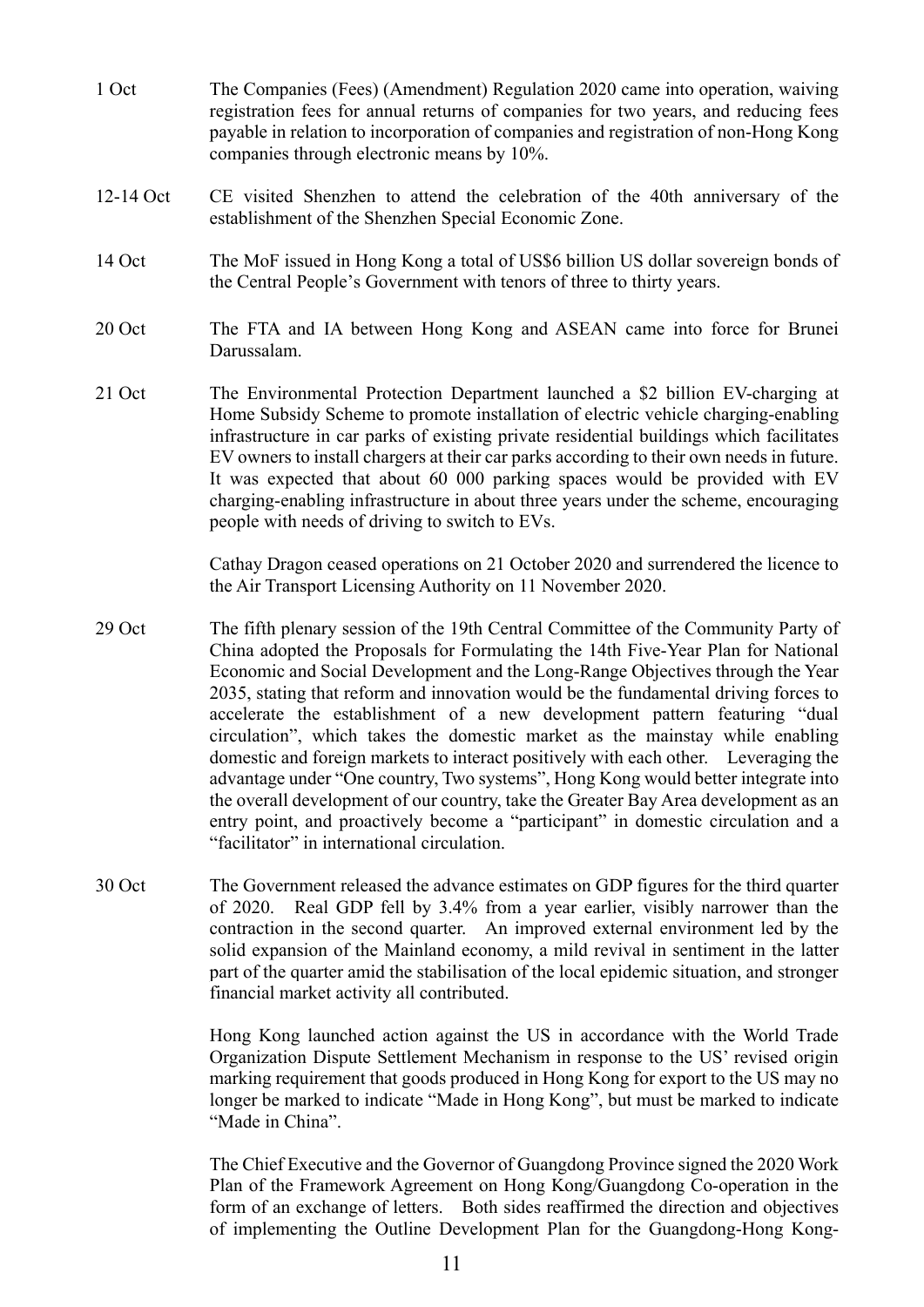Macao Greater Bay Area and further deepening of the co-operation between Hong Kong and Guangdong in jointly taking forward 57 measures covering eight major areas.

HKEX announced further grandfathering arrangements in respect of companies seeking secondary listing in Hong Kong. Under the further grandfathering arrangements, qualifying companies that have already listed on the specified overseas stock markets before end-October 2020 can apply for secondary listing in Hong Kong subject to the fulfilment of relevant investor protection safeguards even though they possess corporate weighted voting rights structure.

- 31 Oct The Minimum Wage Commission submitted its recommendation and report to the Chief Executive in Council upon completing a review of the Statutory Minimum Wage rate.
- 2 Nov The HKMC announced that the application period for the Fixed-rate Mortgage Pilot Scheme would be extended for one year to 30 October 2021. In response to the change in market interest rates, mortgage interest rates were adjusted.

The HA extended the time-limited arrangement of the moratorium plan for six months. Commencement of the moratorium period should not be later than 30 June 2021.

- 2-6 Nov The annual flagship Fintech event, the Hong Kong Fintech Week 2020 was successfully held as a fully virtual event for the first time, drawing over 1.2 million viewers from over 130 economies, and seeing over 18 000 total business contacts made.
- 3 Nov The fourth Hong Kong-Switzerland Financial Dialogue, co-organised by the HKMA and the State Secretariat for International Financial Matters under the Swiss Federal Department of Finance, was held virtually.
- 3-7 Nov CE visited Beijing to meet with the leaders of various Central Government ministries and commissions and discuss measures by the Central People's Government to support the Hong Kong economy; and then visited Guangzhou and Shenzhen to meet with the leaders of Guangdong Province and Shenzhen to discuss taking forward together the Guangdong-Hong Kong-Macao Greater Bay Area development and further co-operation between Hong Kong and Shenzhen.
- 9-10 Nov CE visited Macao to attend the opening ceremony of the First Conference of the International Science, Technology and Innovation Forum of Boao Forum for Asia.
- 12 Nov The Government announced the subscription and allocation results of the seventh tranche of inflation-linked retail bond, or iBond, under the Government Bond Programme. About 456 000 valid applications were received for a total of \$38.4 billion in principal amount of bonds. The final issue amount was \$15 billion with a tenor of three years.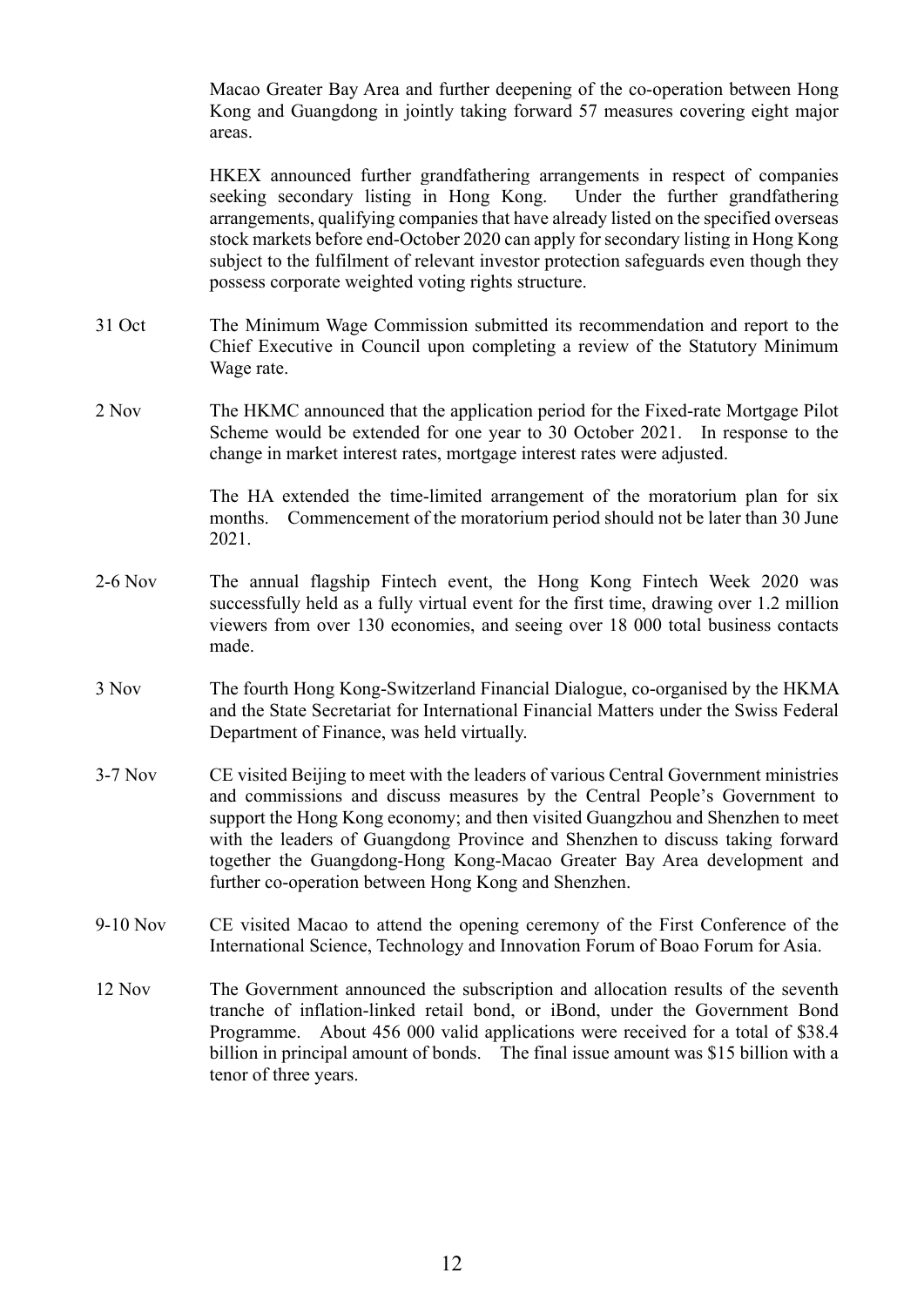13 Nov The Government released the revised GDP figures for the third quarter of 2020. Real GDP registered a narrowed year-on-year decline of 3.5%, though economic activity was still notably below the pre-recession level. Total exports of goods resumed moderate year-on-year growth along with the recovery of import demand in many major markets. Domestic demand stayed weak though showing some relative improvement, with local consumption sentiment reviving somewhat in the latter part of the quarter when the third wave of local COVID-19 infections was contained.

> In the November update of the economic forecast for 2020, the forecast real GDP growth was revised to -6.1%. The forecast rates of underlying and headline consumer price inflation for 2020 were revised downwards to 1.3% and 0.3% respectively.

16 Nov The LeaveHomeSafe mobile app was launched to provide a convenient digital tool for members of the public to record their visits and provide COVID-19 exposure notification, as part of the Government's efforts to combat the epidemic and adapt to the "new normal".

> The PBoC issued in Hong Kong a total of RMB25 billion RMB bills with tenors of three months and one year.

- 17 Nov The SFC entered into a cooperation agreement with the Israel Securities Authority to establish a framework for cooperation on Fintech to cooperate on information sharing, potential joint innovation projects and referrals of innovative firms seeking to enter one another's markets.
- 17-18 Nov The Government and the HKTDC jointly hosted the Tenth Asian Logistics, Maritime and Aviation Conference via online platform this year, attracting more than 10 000 viewers including business leaders and industry practitioners from close to 60 countries and regions.
- 18 Nov The MoF issued in Hong Kong a total of EUR4 billion Euro sovereign bonds of the Central People's Government with tenors of five to fifteen years.
- 20 Nov CE attended the Asia-Pacific Economic Cooperation 2020 Economic Leaders' Meeting via video conferencing, where she exchanged views with leaders of the other economies on fighting against the COVID-19 epidemic, boosting the economic recovery and promoting sustainable and inclusive development.
- 25 Nov CE presented "The Chief Executive's 2020 Policy Address", which contained 200 new proposed measures and initiatives involving support from the Mainland. The proposed measures spanned a wide range of areas including housing and land supply, sustainable city development, and injecting new impetus to the economy.

Announced in "The Chief Executive's 2020 Policy Address", the HKSAR would strive to achieve carbon neutrality before 2050 and update the "Hong Kong's Climate Action Plan" in the middle of 2021 to set out more proactive strategies and measures to reduce carbon emissions.

The PBoC and the HKMA announced that the currency swap agreement had been renewed for a term of five years, with its size expanded from RMB400 billion/HK\$470 billion to RMB500 billion/HK\$590 billion.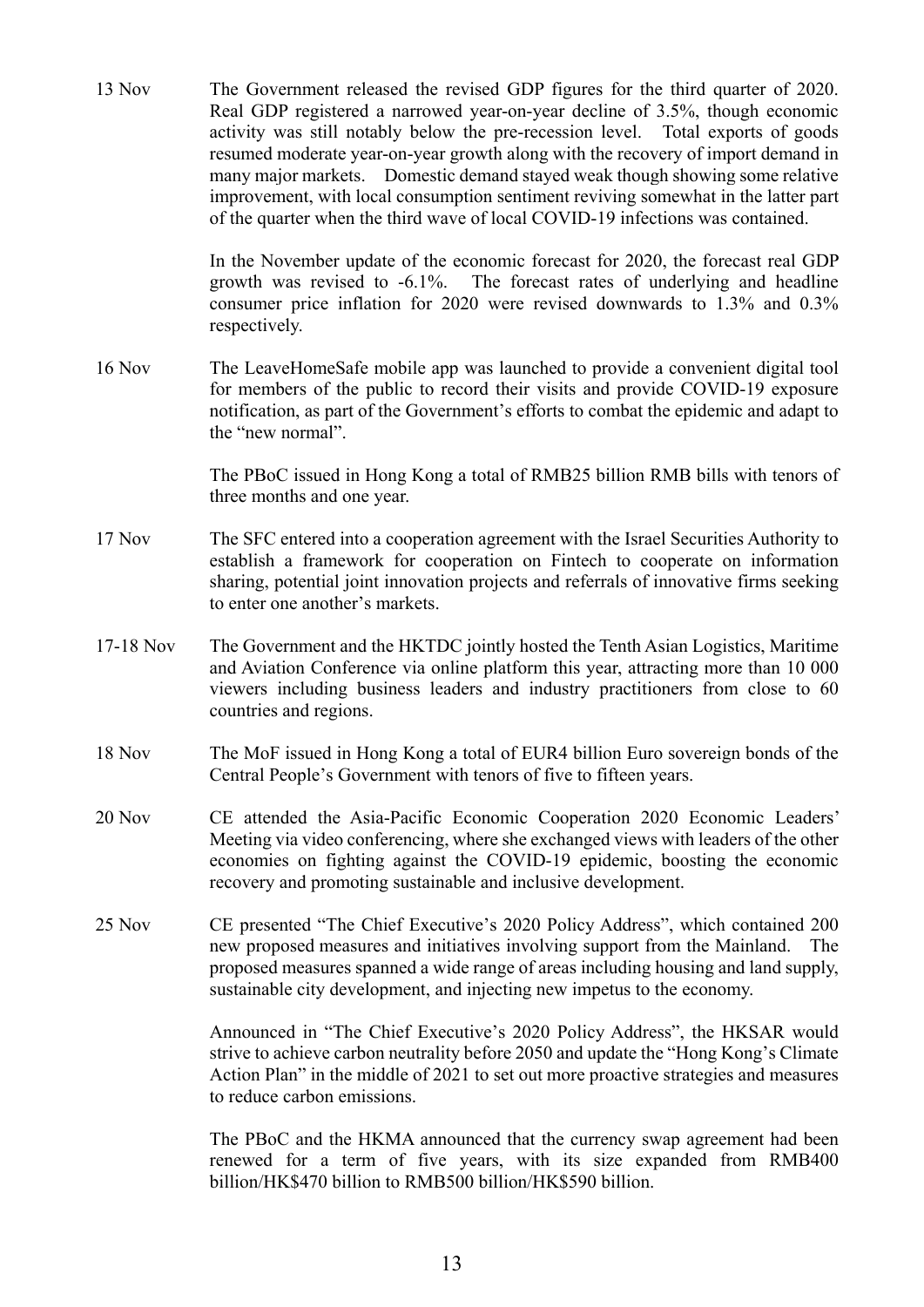26 Nov The abolition of the Doubled Ad Valorem Stamp Duty on non-residential properties came into effect, subject to the enactment of the Stamp Duty (Amendment) Bill 2020. The ad valorem stamp duty rates on non-residential property transactions reverted to the Scale 2 rates. 27 Nov The number of business operations in Hong Kong with parent companies overseas and in the Mainland was 9 025 in 2020, according to a joint survey conducted by Invest Hong Kong and the Census and Statistics Department. The MoF issued in Hong Kong a total of RMB5 billion RMB sovereign bonds of the Central People's Government with tenors of two and five years. 30 Nov-1 Dec The Government and the HKTDC co-organised the fifth Belt and Road Summit online, with over 6 000 government officials, entrepreneurs and professionals from about 80 countries and regions signing up to participate. Some 700 one-on-one business matching sessions for over 240 projects were held. The Summit also staged a virtual exhibition, with over 30 Hong Kong enterprises showcasing their businesses. 30 Nov-5 Dec "Business of Design Week" (BODW) was held in Hong Kong. It was the world's largest annual design event of Asia and one of the leading design events. The United Kingdom was the strategic partner for the 2020 edition. As of 31 December 2020, over 600 000 counts (comprising physical attendance (over 60 000) and TV/online views (over 570 000) participated in the BODW 2020, the BODW City Programme and other concurrent events. 1 Dec The MPF System reached its 20th anniversary, continuing to act as an important pillar of the Hong Kong retirement protection framework. The HKEX announced the official launch of the Sustainable and Green Exchange as Asia's first multi-asset sustainable investment product platform supporting the fastgrowing global demand for sustainable finance. 3 Dec AAHK unveiled its "Airport City" development blueprint that entails an investment of over \$40 billion in the 10 years to 2030 in enhancing the airport's capacity and functionality, while transforming it into a new landmark and propelling the economic development of Hong Kong and the region. 4 Dec The Hong Kong ICT Awards 2020 Awards Presentation Ceremony was held to give recognition and encouragement to outstanding ICT products and solutions developed by local innovators. 6 Dec A new feature in the Faster Payment System (FPS), which allowed citizens to link their HKID number to their bank account for receiving payments from institutions by registering through online or mobile banking of banks, came into operation. 8 Dec The Insurance Authority held its annual flagship event Asian Insurance Forum under the theme of "Spearheading Change for a Sustainable and Resilient Future" via videoconference, where speakers from the Government, the regulatory sector and the financial services industry gathered with around 1 000 online participants to discuss potential growth drivers for the insurance industry amid uncertainties arising from the COVID-19 pandemic.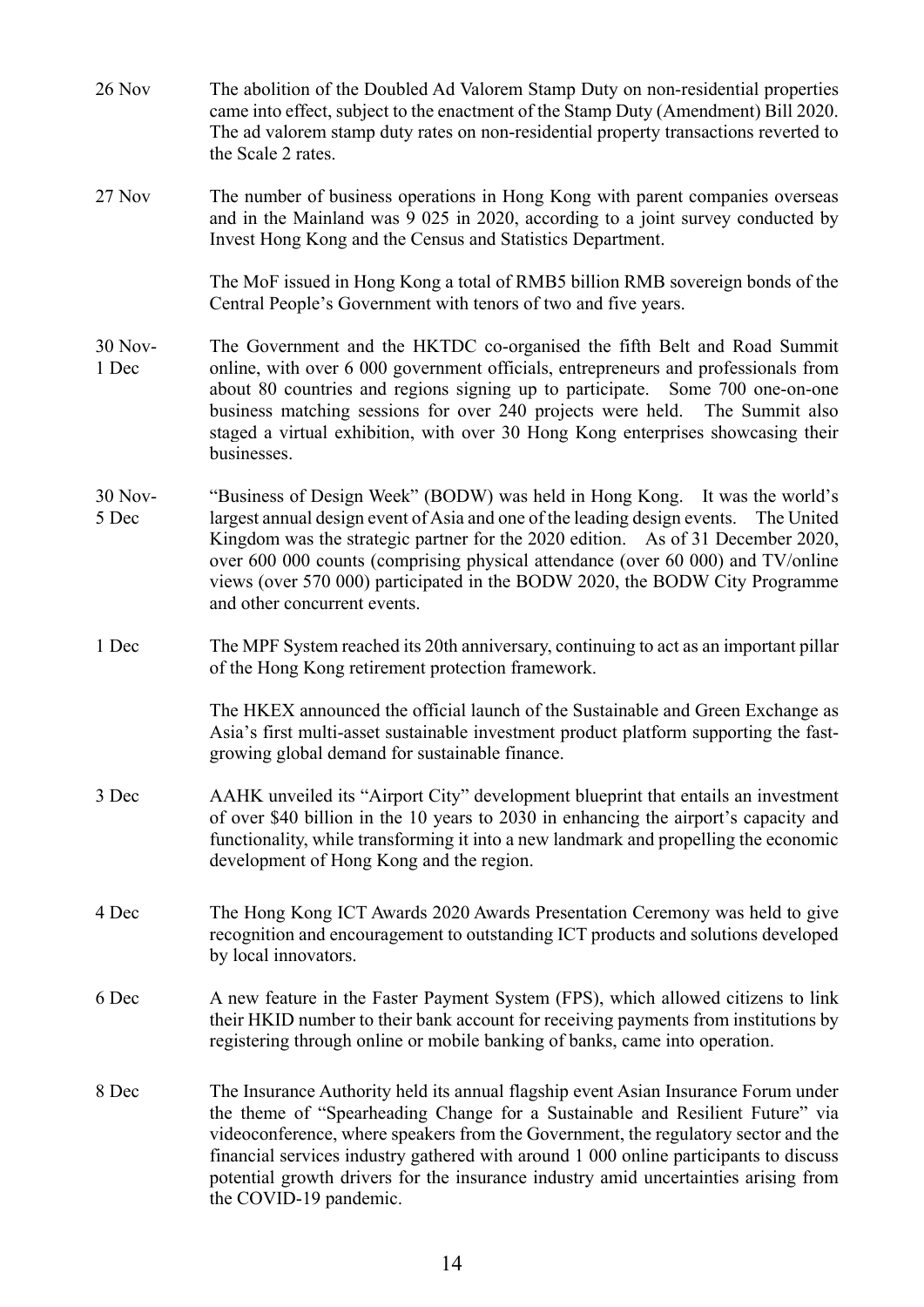10 Dec The *Smart City Blueprint for Hong Kong 2.0* with more than 130 smart city initiatives was released.

> The Shenzhen Bay Control Point commenced round-the-clock cargo clearance service to further support the logistics flow between Hong Kong and Shenzhen, progressively implementing the "East in East out, West in West out" planning strategy for cross-boundary freight traffic.

- 16 Dec The Government published the Long Term Housing Strategy Annual Progress Report 2020. Based on the latest projection, the total housing supply target for the 10-year period from 2021-22 to 2030-31 was 430 000 units, with the public/private split of total housing supply remaining at 70:30. Accordingly, the public housing supply target was 301 000 units, while the private housing supply target was 129 000 units. The Government had identified 330 hectares of land for providing 316 000 public housing units to meet the demand for about 301 000 public housing units in the coming 10 years (i.e. 2021-22 to 2030-31).
- 17, 21 & 22 Dec The HKMA led the delegation of the HKAB to have annual meetings with the Mainland financial regulators via video conference. The meeting discussed the recent financial developments in Hong Kong and the Mainland, as well as major issues on financial cooperation that were of interest to various parties.
- 18 Dec The Government announced the subscription and allocation results of the fifth tranche of Silver Bond issued under the Government Bond Programme. The Silver Bond targets Hong Kong residents aged 65 or above. About 135 000 valid applications were received for a total of \$43.2 billion in principal amount of bonds. The final issue amount was \$15 billion with a tenor of three years.

The inaugural City I&T Grand Challenge was launched. The competition, themed "Innovating for Hong Kong's New Normal", invited all sectors of the community to put forward I&T solutions to tackle problems facing the city and people in their daily lives.

- 21 Dec FPS payment was extended to government counters and self-help kiosks.
- 23 Dec The Commission on Poverty announced the updated poverty line and poverty situation in Hong Kong in 2019. In 2019, the Hong Kong economy, hit by a double whammy of local social incidents and China-US trade tensions, fell into the first recession since the Global Finance Crisis in 2009. These unfavourable developments, coupled with an accelerated ageing trend and a further decline in household size, continued to exert upward pressure on the poverty indicators. Taking into account all selected measures (i.e. recurrent cash, non-recurrent cash and means-tested in-kind benefits), the overall poverty rate in 2019 was 9.2%, down by 0.1 percentage point from 2018, and the size of the poor population was 641 500. However, if only the effect of the Government's recurrent cash intervention was included, the poverty rate would be 15.8% in 2019 and the poor population stood at 1 097 800 persons.
- 27 Dec The Tuen Mun-Chek Lap Kok Link Northern Connection was commissioned, providing an alternative road access between the HKIA and the urban area in addition to the Lantau Link. The tolls of the Tuen Mun-Chek Lap Kok Tunnel and the Lantau Link were waived on the same day to reduce the transport cost incurred by the public.